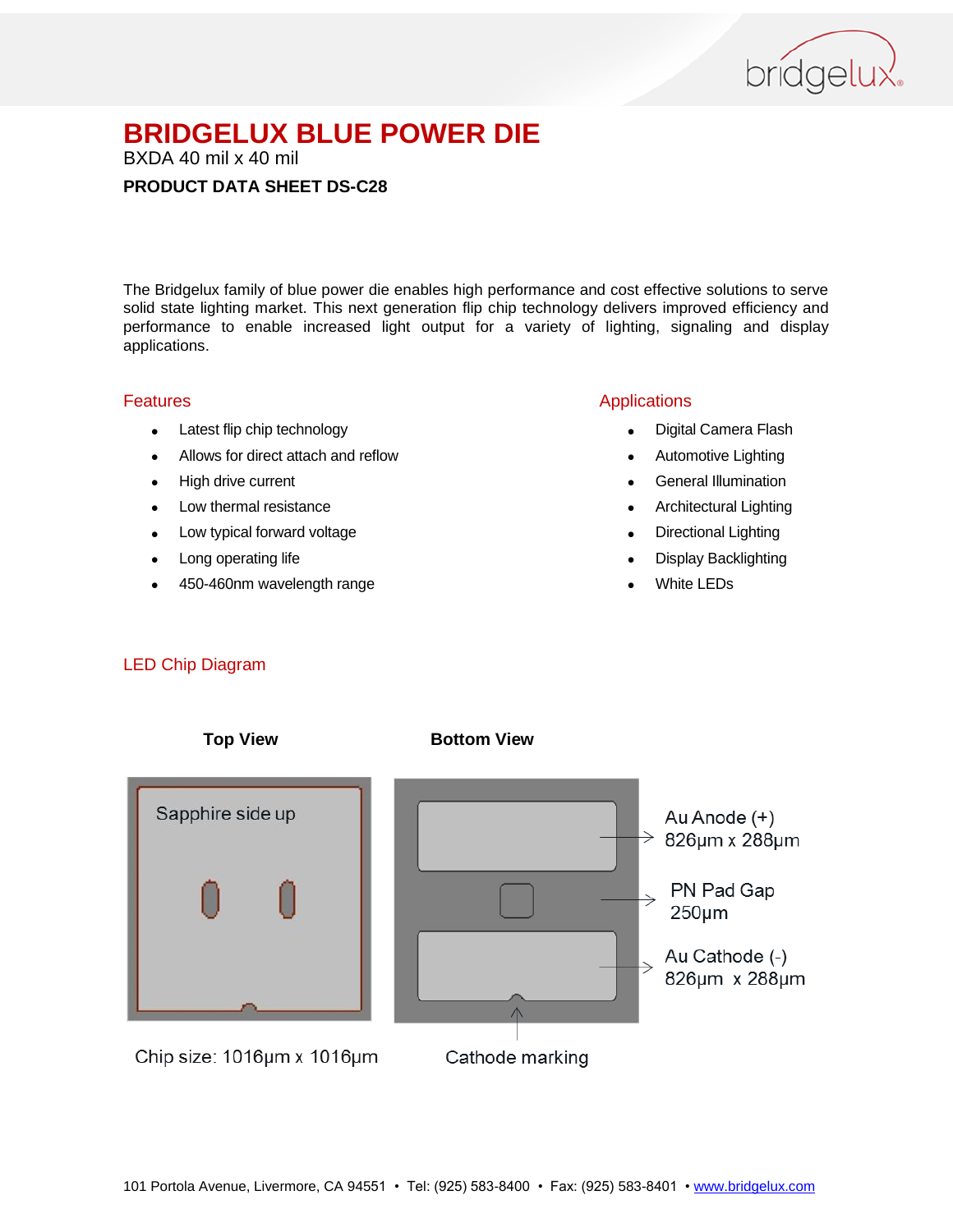BXDA 40 mil x 40 mil

#### Product Nomenclature

#### **B X D A 4040 X X X – Y – Z**

Where:

|  |  | BXDA: Designates product family |
|--|--|---------------------------------|
|--|--|---------------------------------|

- 4040: Designates die size (40 mil x 40 mil)
- XXX: Designates dominant wavelength bin
- Y: Designates radiometric power bin
- Z: Designates forward voltage bin

#### Part Numbering and Bin Definitions

Bridgelux LED chips are sorted into the brightness and dominant wavelength bins shown below at  $I_f =$ 700 mA. Each blue tape contains die from only one brightness bin and one wavelength bin.

The forward voltage bins are 2.8-2.9 V (L1), 2.9-3.0 V (L2), 3.0-3.1 V (A1), 3.1-3.2 V (A2), 3.2-3.3 V (B1) and 3.3-3.4 V (B2). The maximum forward voltage ( $V_f$  max) = 3.4 V.

| <b>Dominant</b> | Power Bin M4     | <b>Power Bin M5</b> | <b>Power Bin M6</b> |
|-----------------|------------------|---------------------|---------------------|
| Wavelength      | $(900 - 950$ mW) | $(950 - 1000$ mW)   | $(1000 - 1050$ mW)  |
|                 |                  |                     |                     |
| 450 to 452.5nm  | BXDA4040450-M4-z | BXDA4040450-M5-z    | BXDA4040450-M6-z    |
| 452.5 to 455nm  | BXDA4040452-M4-z | BXDA4040452-M5-z    | BXDA4040452-M6-z    |
| 455 to 457.5nm  | BXDA4040455-M4-z | BXDA4040455-M5-z    | BXDA4040455-M6-z    |
| 457.5 to 460nm  | BXDA4040457-M4-z | BXDA4040457-M5-z    | BXDA4040457-M6-z    |

**Note:**  $z =$  "L1" for Vf bin of 2.8-2.9V;  $z =$  "L2" for Vf bin of 2.9-3.0V;  $z =$  "A1" for Vf bin of 3.0-3.1V;  $z =$ "A2" for Vf bin of  $3.1$ - $3.2$ V;  $z =$  "B1" for Vf bin of  $3.2$ - $3.3$ V;  $z =$  "B2" for Vf bin of  $3.3$ - $3.4$ V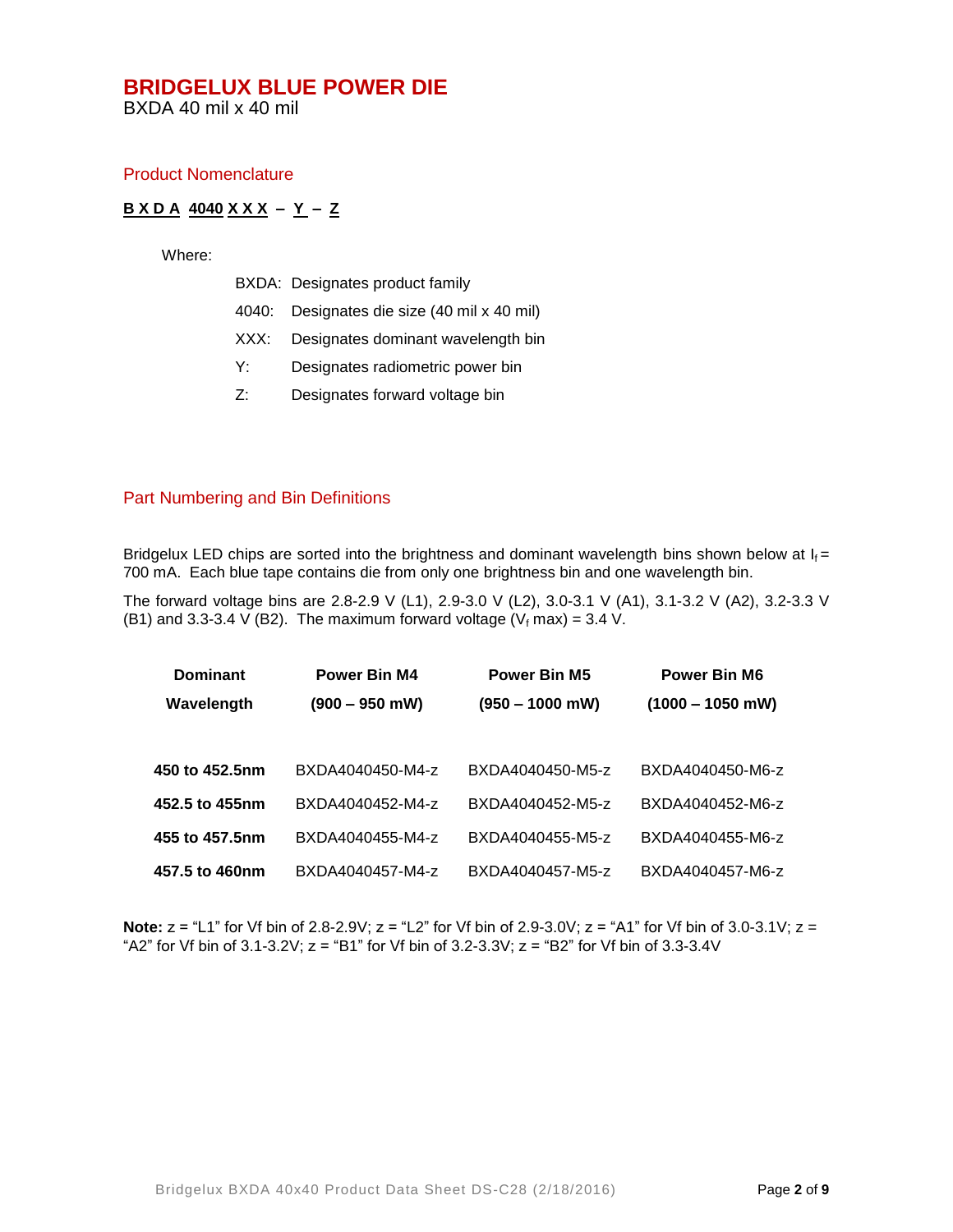### **BRIDGELUX Blue Power Die**

BXDA 40 mil x 40 mil

#### Mechanical Dimensions

| Chip size        | $1016(\pm 25)$ µm × 1016( $\pm 25$ ) µm |
|------------------|-----------------------------------------|
| Wafer thickness  | $150(\pm 10)$ µm                        |
| Pad Gap          | $250(\pm 10)\mu m$                      |
| Anode Pad (Au)   | $826(\pm 10)$ µm X 288( $\pm 10$ )µm    |
| Cathode Pad (Au) | 826(±10)µm X 288(±10)µm                 |

#### Absolute Maximum Ratings

| Parameter                                      | Symbol                  | <b>Maximum Rating</b>             | <b>Condition</b>    |
|------------------------------------------------|-------------------------|-----------------------------------|---------------------|
| DC Forward Current                             | $\mathbf{l}_{\text{f}}$ | 1000 $mA^1$                       | $T_a = 25^{\circ}C$ |
| <b>Forward Voltage</b>                         | $V_{f}$                 | 3.4 V                             | $I_f = 700$ mA      |
| Reverse voltage                                | $V_{r}$                 | -5 $V$                            | $T_a = 25^{\circ}C$ |
| <b>Reverse Current</b>                         | ı,                      | $1.0 \mu A$                       | $V_r = -5 V$        |
| Junction Temperature                           | T,                      | $150^{\circ}$ C                   |                     |
| Assembly Process Temp.                         |                         | $325^{\circ}$ C for $< 5$ seconds |                     |
| Storage Conditions (chip on tape) <sup>o</sup> |                         | 0°C to $+40$ °C ambient, RH < 65% |                     |

#### Notes:

- 1. Maximum drive current depends on junction temperature, die attach methods/materials, and lifetime requirements of the application.
- 2. Bridgelux LED chips are Class 1 ESD sensitive.
- 3. The typical spectra half-width of the BXDA4040 blue power die is < 25 nm.
- 4. Please consult the Bridgelux technical support team for information on how to optimize the light output of our chips in your package.
- 5. Brightness values are measured in an integrating sphere using silver plated single layer flip chip substrates without encapsulation.
- 6. Tapes should be stored in a vertical orientation, not horizontally stacked. Stacking of tapes can place excessive pressure on the bond pads of the LED.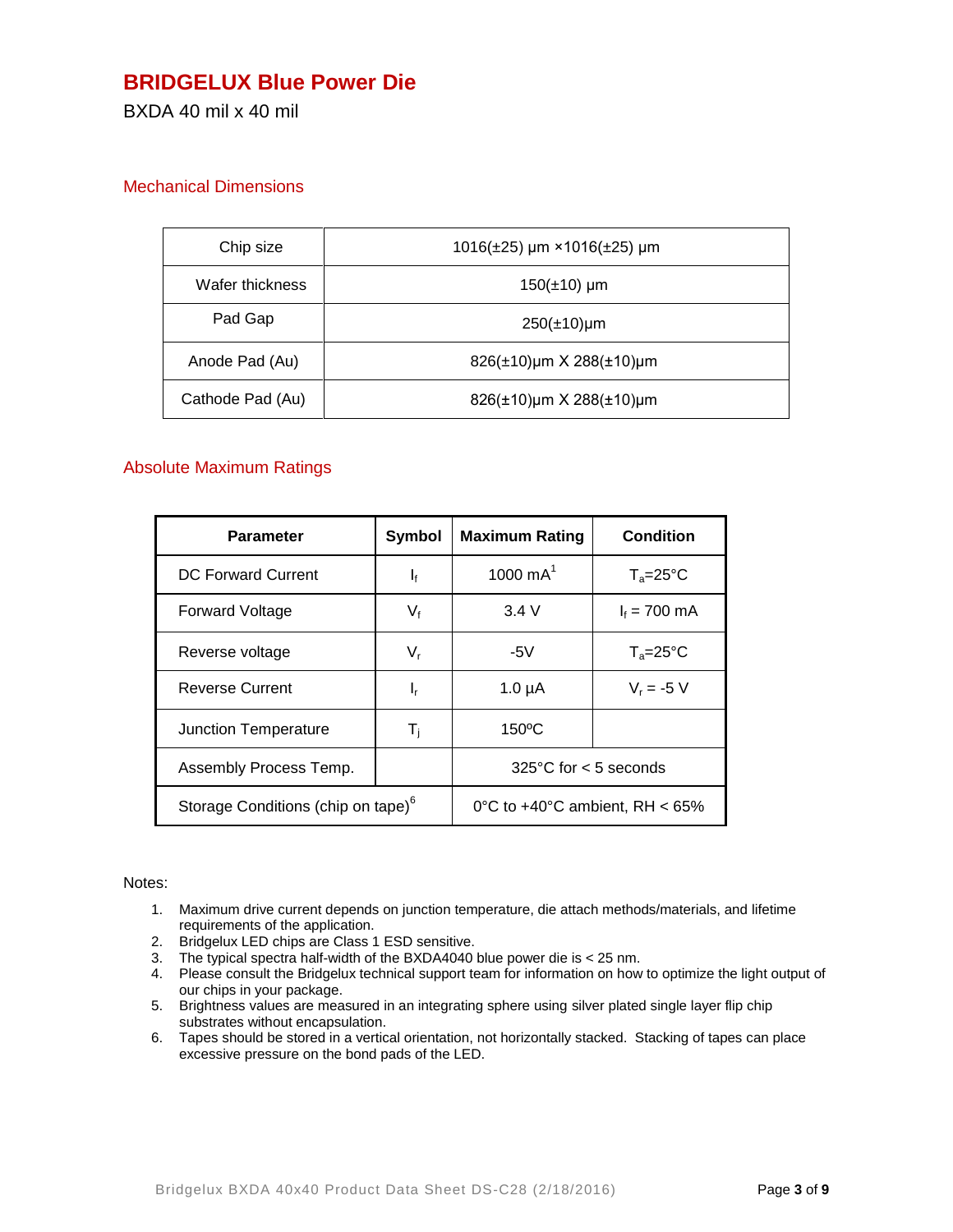#### **BRIDGELUX BLUE POWER DIE** BXDA 40 mil x 40 mil

#### Environmental Compliance

Bridgelux is committed to providing environmentally friendly products to the solid state lighting market. Bridgelux BXDA4040 blue power die are compliant to the European Union directives on the restriction of hazardous substances in electronic equipment, namely the RoHS directive. Bridgelux will not intentionally add the following restricted materials to BXDA4040 die products: lead, mercury, cadmium, hexavalent chromium, polybrominated biphenyls (PBB) or polybrominated diphenyl ethers (PBDE).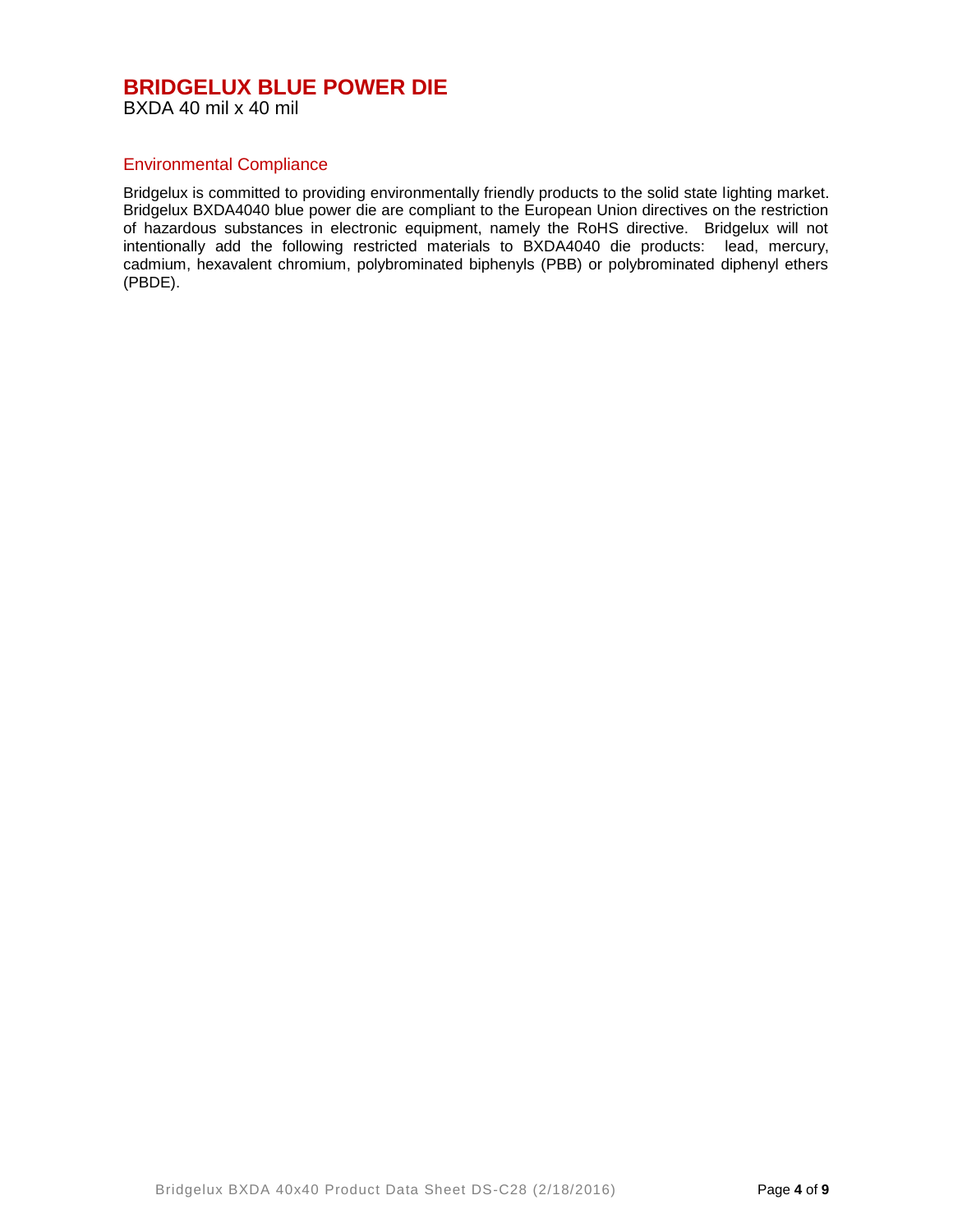BXDA 40 mil x 40 mil

#### Performance vs. Current

The following curves represent typical performance of the BXDA4040 blue power die. Actual performance will vary slightly for different power, dominant wavelength and Vf bins.



Figure 1: Relative Luminous Intensity vs. Forward Current ( $T_i = 25^{\circ}C$ )



Figure 2: Forward Current vs. Forward Voltage  $(T_i = 25^{\circ}C)$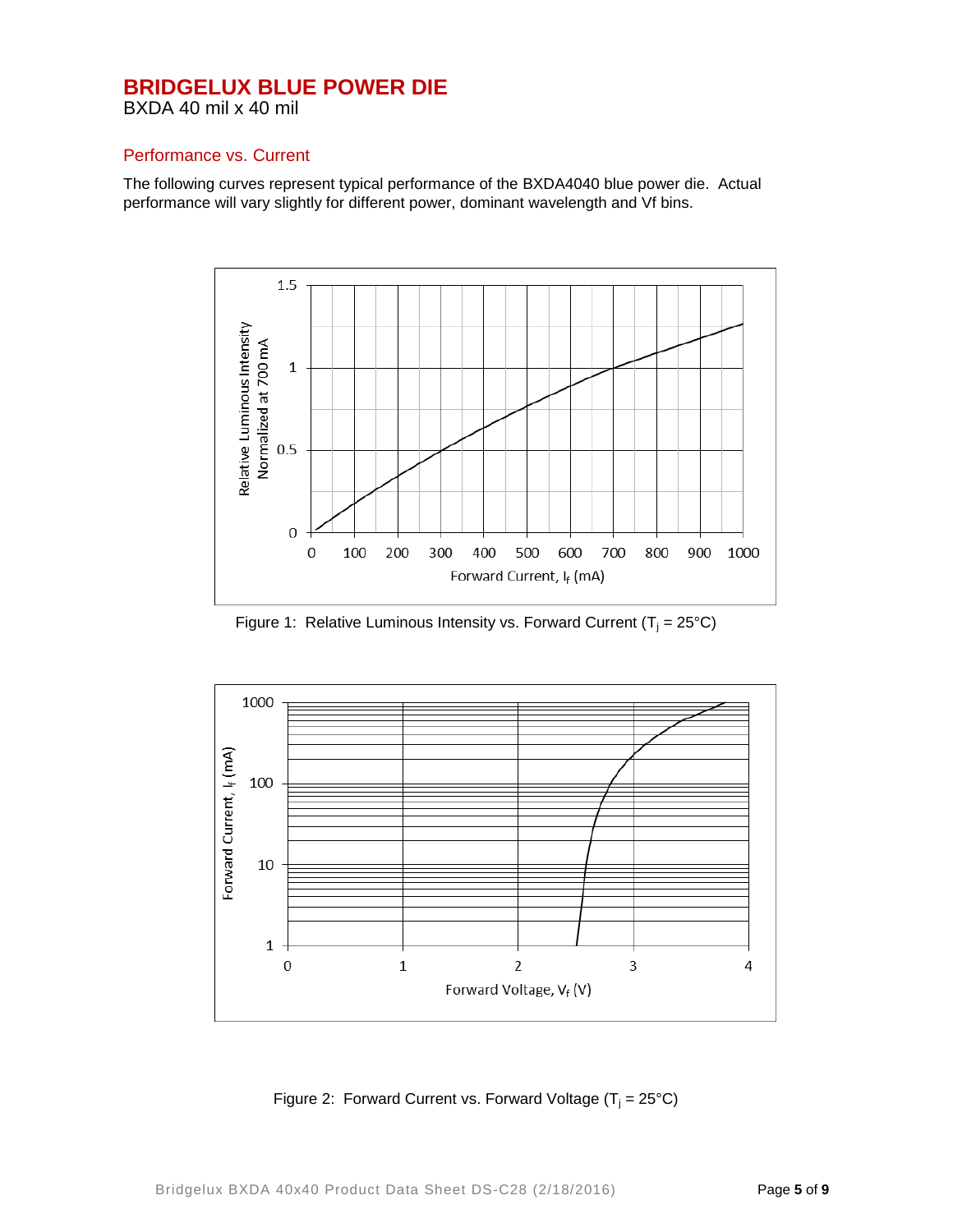BXDA 40 mil x 40 mil

#### Performance vs. Junction Temperature

The following curves represent typical performance of the BXDA4040 blue power die. Actual performance will vary slightly for different power, dominant wavelength and Vf bins.



Figure 3: Forward Voltage Shift vs. Junction Temperature



Figure 4: Relative Light Intensity vs. Junction Temperature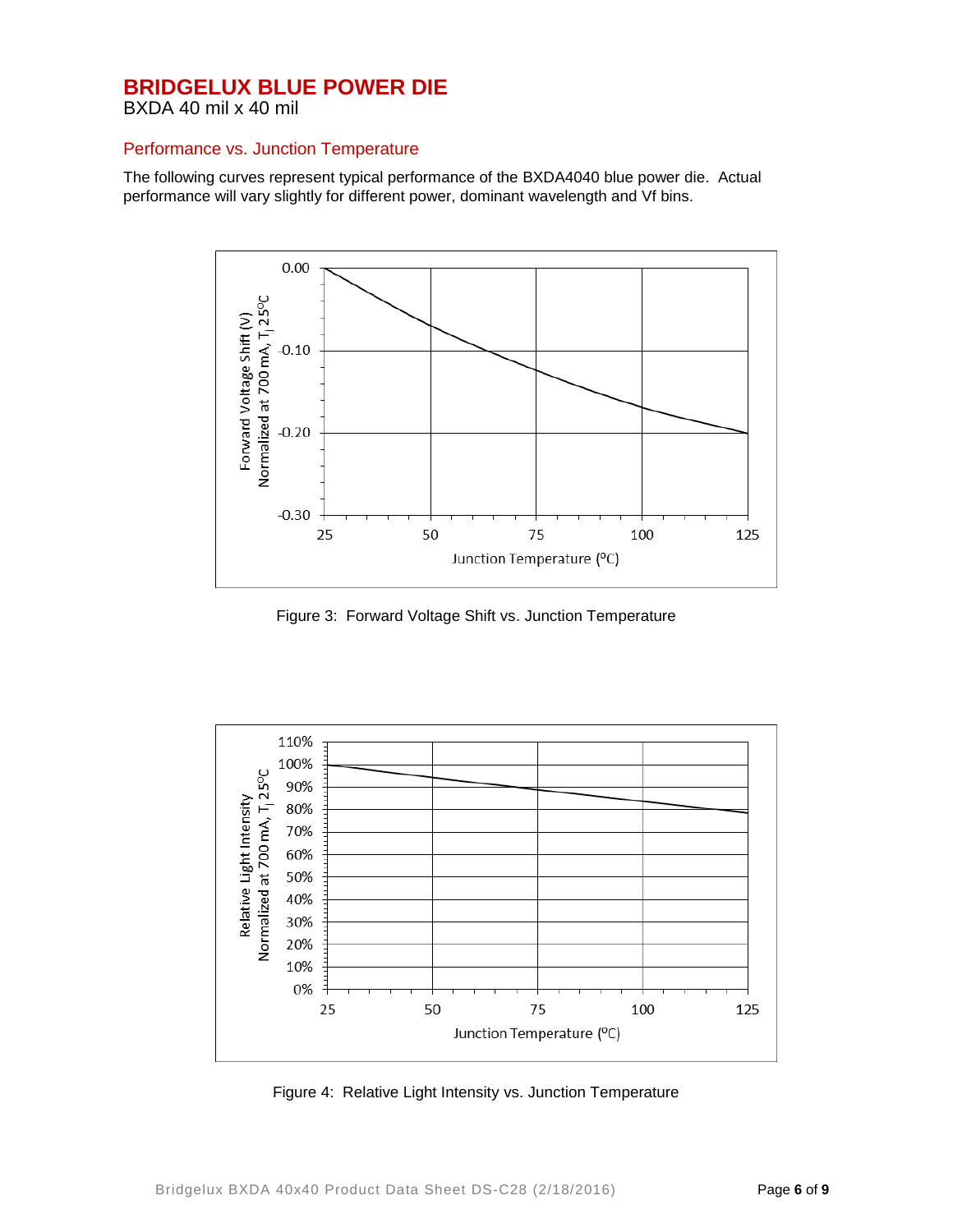BXDA 40 mil x 40 mil

#### Wavelength Shift

The following curves represent typical performance of the BXDA4040 blue power die. Actual performance will vary slightly for different power, dominant wavelength and Vf bins.



Figure 5: Wavelength Shift vs. Junction Temperature



Figure 6: Wavelength Shift vs. Forward Current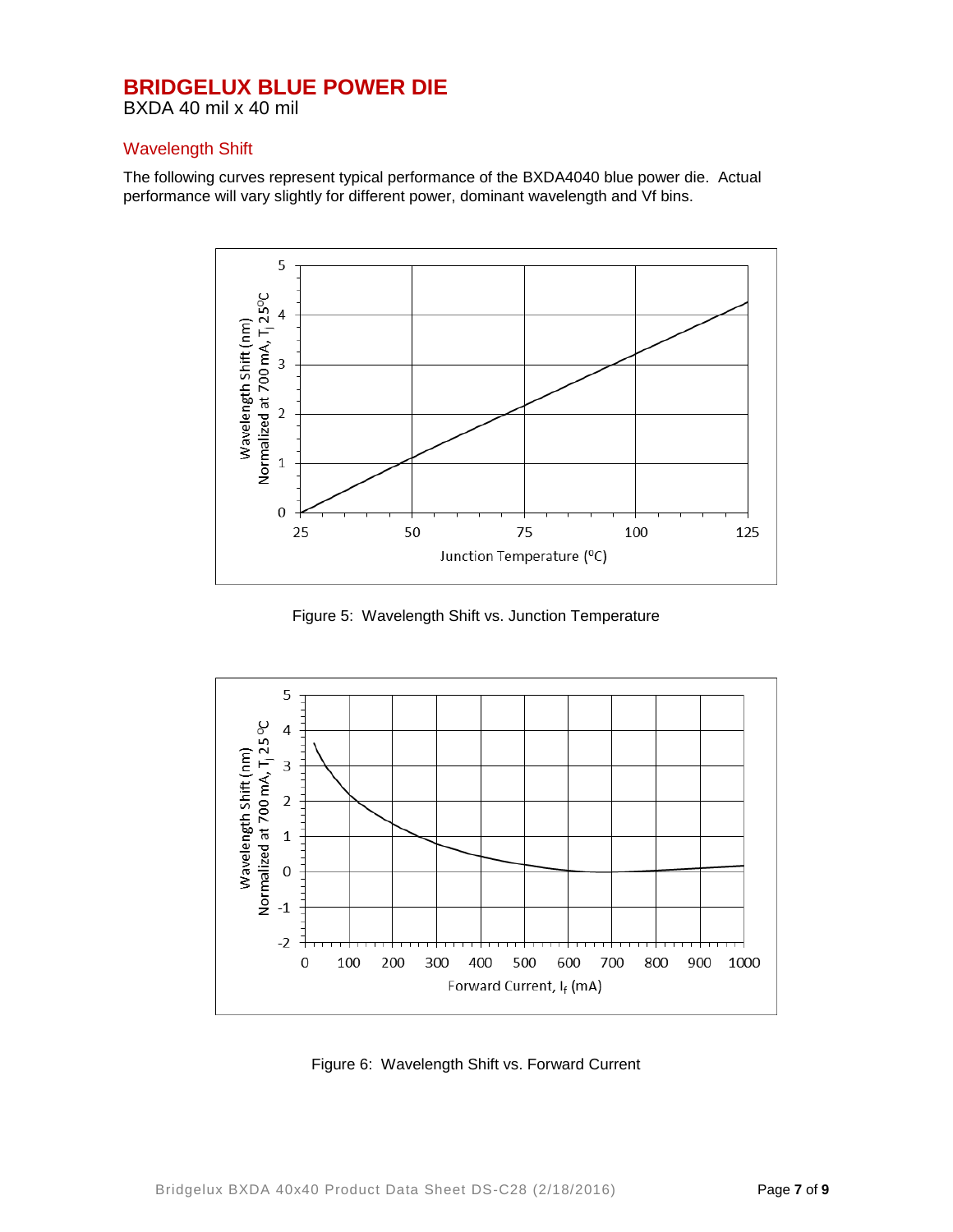BXDA 40 mil x 40 mil

#### Current De-rating Curves



Figure 7: Current Derating Curve vs. Ambient Temperature (derating based on  $T_i$  max 150C)